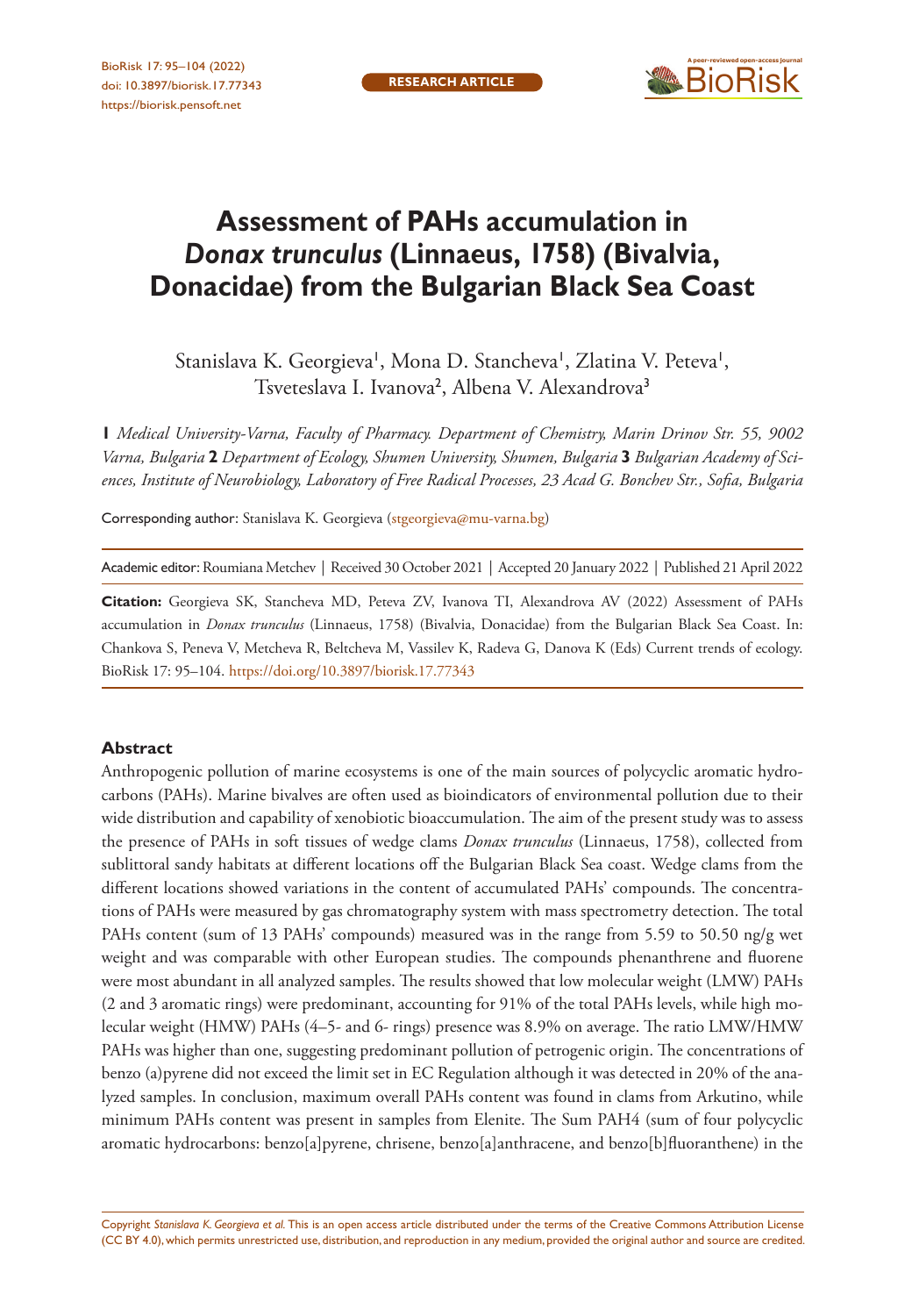wedge clams for all localities studied was below legislation limits. Data from the present research can be used for assessing pollution levels in the marine environment and also risk of human exposure to PAHs using *D. trunculus* as bioindicator species.

#### **Keywords**

bioaccumulation, Bulgaria, coastal marine ecosystems, polycyclic aromatic hydrocarbons, wedge clam

#### **Introduction**

Pollution with polycyclic aromatic hydrocarbons (PAHs) is becoming a serious problem in marine ecosystems. PAHs are a group of organic compounds that consist of two, three or more condensed aromatic rings. They are highly persistent and widespread in the marine environment. PAHs are produced primarily from organic combustion and also from other anthropogenic activities and can enter into the marine environment in two main ways - by chronic pollution (associated with boat traffic) or by acute pollution due to oil spills (Kucuksezgin et al. 2020). Different marine bivalves (clams, oysters, mussels, scallops) have been recommended as suitable bioindicators of contamination in the sea due to their wide geographical distribution, filter feeding and rapid accumulation of toxic substances in their tissues (Suárez et al. 2013; Tlili and Mouneyrac 2019). Reliable data exist on the bioavailability and accumulation of marine environmental pollutants in bivalve tissues (such as PAHs, polychlorinated biphenyls, pesticides and heavy metals) and their toxic effects (Tanabe and Subramanian 2006; Georgieva et al. 2016; Lehtonen et al. 2019). However, the accumulation of organic pollutants depends not only on the physico-chemical characteristics of contaminants, but also on bivalve physiology and their lipid content (Barhoumi et al. 2016; Lehtonen et al. 2019). The potential of PAHs to cause adverse effects as endocrine- and reproductive disruption, genotoxicity and oxidative damage in marine organisms has been previously reported (Banni et al. 2010; Machado et al. 2014) and it was also demonstrated that acute benzo[a]pyrene exposure significantly depressed acetylcholinesterase (AChE) activity in gills and digestive gland of mussels (*Mytilus galloprovincialis*) (Banni et al. 2010).

The wedge clam (*D. trunculus*) is a species inhabiting fine sandy habitats of the upper infralittoral subzone and feeds by filtration on phytoplankton and suspended particulate matter. In the Bulgarian Black Sea coastal zone *D. trunculus* dominates usually between 1.0 and 6.5 m depth and is exposed to intense wave action and fluctuations of abiotic environmental factors (Gumus et al. 2020). Although local people do not traditionally consume wedge clams, *D. trunculus* are increasingly being collected with dredges for export due to the high prices on the foreign markets (Gumus et al. 2020). Data on the accumulation of PAHs in tissues of marine bivalve species is scarce, which determines the importance of research of PAHs' content accumulated in wedge clams inhabiting the Bulgarian Black Sea area.

The aim of the present study was to carry out the first comprehensive assessment of the levels of bioaccumulated PAHs in tissues of *D. trunculus* as an indicator of the pollution affecting the Bulgarian Black Sea coastal area and the possible risks for humans.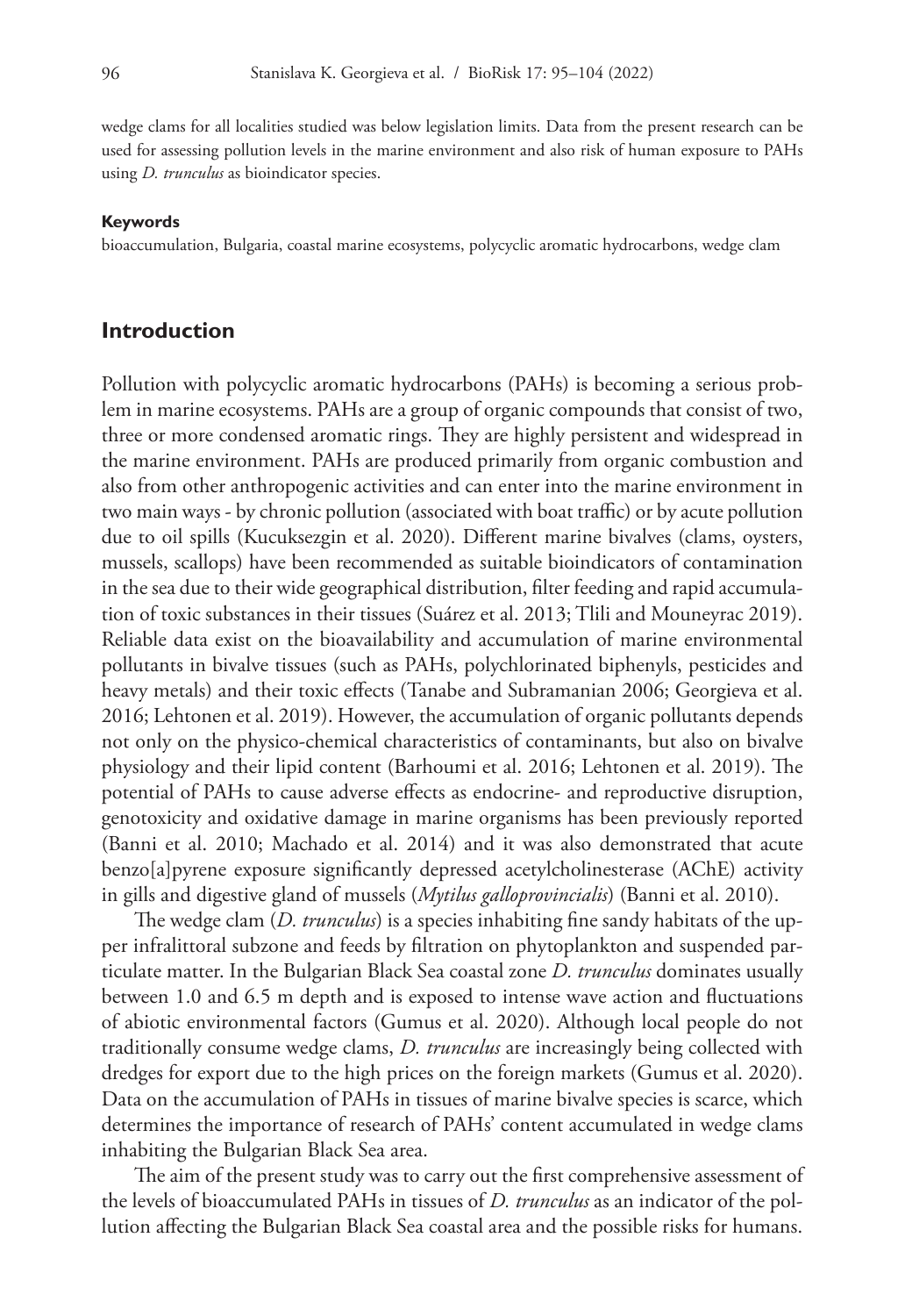# **Materials and methods**

# Sampling and sample preparation

Wedge clams *D. trunculus* were collected manually or were obtained from commercial providers from their sublittoral sandy habitats along the Bulgarian Black Sea coast from May 2019 – September 2020 (Table 1). From each sampling location 2–3 kg of adult wedge clams of similar shell length (mean  $2.1 \pm 0.34$  cm) were gathered, placed in plastic bags, kept in ice and transported to the laboratory. Soft tissues of the individual wedge clams were removed and 250 g samples were formed. The tissues were homogenized and stored at -20 °C until analysis.

# Chemical analysis

Analytical procedures used for preparing soft tissue of mussels were described previously (Georgieva et al. 2016) with some modification. Ten grams from the homogenized soft tissue of clams were taken for extraction. Each sample was mixed with anhydrous sodium sulfate in a mortar and spiked with internal standards PCB 30 and PCB 204. The compounds were extracted with hexane/dichloromethane (2:1; v/v) in Soxhlet Extractor for 16 h at a rate of five cycles per hour. The extract was cleaned-up on a multilayer glass column filled with neutral and acid silica. PAH compounds were eluted with nhexane followed by n-hexan/dichloromethane (4:1 v/v). The eluates were concentrated

| Code            | Location              | Period           | <b>GPS</b> coordinates | Depth [m]     | Distance from |
|-----------------|-----------------------|------------------|------------------------|---------------|---------------|
|                 |                       |                  |                        |               | the shore [m] |
| S <sub>1</sub>  | Varna Bay             | May 2019         | 43.2667°N, 28.0266°E   | $1.50 - 2.00$ | $50 - 100$    |
| S <sub>2</sub>  | Kranevo               | <b>July 2019</b> | 43.2667°N, 28.0266°E   | $3.00 - 3.50$ | $50 - 100$    |
| S <sub>3</sub>  | Shkorpilovtsi         | July 2019        | 42.9603°N, 27.8970°E   | $3.00 - 3.50$ | $20 - 50$     |
| <b>S4</b>       | Ahtopol               | July 2019        | 42.1022°N, 27.9328°E   | $1.50 - 2.00$ | $20 - 50$     |
| S <sub>5</sub>  | Varna Bay             | October 2020     | 43.2365°N, 28.0160°E   | $1.50 - 2.00$ | $50 - 100$    |
| <b>S6</b>       | Shkorpilovtsi         | March 2020       | 42.9603°N, 27.8970°E   | $1.50 - 2.00$ | $20 - 50$     |
| S <sub>7</sub>  | Ahtopol               | March 2020       | 42.1140°N, 27.9243°E   | $1.50 - 2.00$ | $20 - 50$     |
| S8              | Sveti Vlas            | March 2020       | 42.7090°N, 27.7595°E   | $3.00 - 3.50$ | $10 - 20$     |
| S <sub>9</sub>  | <b>Slanchev Bryag</b> | March 2020       | 42.6906°N, 27.7137°E   | $1.50 - 2.00$ | $5 - 10$      |
| <b>S10</b>      | Irakli                | May 2020         | 42.7498°N, 27.8901°E   | $3.00 - 3.50$ | $100 - 150$   |
| <b>S11</b>      | Nessebar              | <b>Iune 2020</b> | 42.6559°N, 27.7171°E   | $1.50 - 2.00$ | $50 - 100$    |
| <b>S12</b>      | Arkutino              | June 2020        | 42.3311°N, 27.7368°E   | $2.50 - 3.00$ | $50 - 100$    |
| <b>S13</b>      | Duni                  | June 2020        | 42.3684°N, 27.7094°E   | $1.50 - 2.00$ | $5 - 10$      |
| <b>S14</b>      | Sozopol               | <b>Iune 2020</b> | 42.4148°N, 27.7004°E   | $1.50 - 2.00$ | $5 - 10$      |
| S15             | Primorsko             | June 2020        | 42.2530°N, 27.7533°E   | $1.50 - 2.00$ | $50 - 100$    |
| <b>S16</b>      | <b>Cape Emine</b>     | August 2020      | 42.7018°N, 27.8343°E   | $2.50 - 3.50$ | $200 - 250$   |
| S <sub>17</sub> | <b>Tsarevo</b>        | September 2020   | 42.1666°N, 27.8533°E   | $2.50 - 3.00$ | $50 - 100$    |
| S18             | Elenite               | September 2020   | 42.7025°N, 27.8130°E   | $3.50 - 4.00$ | $200 - 250$   |
| <b>S19</b>      | Primorsko             | September 2020   | 42.2577°N, 27.7520°E   | $1.50 - 2.00$ | $50 - 100$    |
| <b>S20</b>      | <b>Arkutino</b>       | September 2020   | 42.3282°N, 27.7496°E   | $3.00 - 3.50$ | $100 - 150$   |

**Table 1.** Locations and period of *D. trunculus* collection along the Bulgarian Black Sea coast with GPS coordinates, depth and distance from the shore.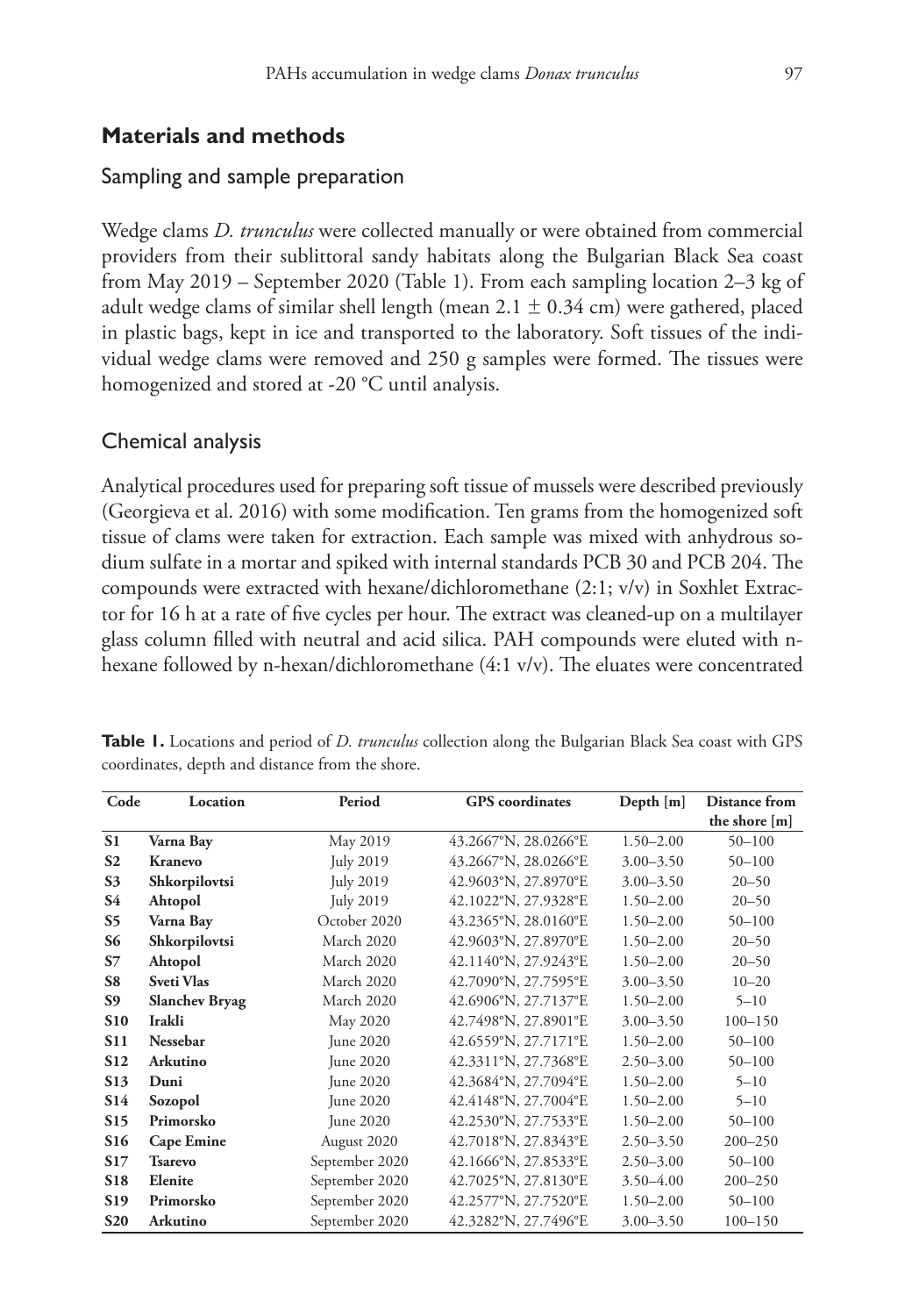to near dryness with a gentle stream of nitrogen and reconstituted in  $0.5 \text{ cm}^3$  in hexane. One microliter of extract was injected into the gas chromatography system in triplicate.

The quantitative analysis of PAHs was performed on gas chromatograph (GC/MS) GC FOCUS (Thermo Electron Corporation, USA) using POLARIS Q Ion Trap mass spectrometer (MS), equipped with an AI 3000 autosampler and splitless Injector. The experimental MS parameters, temperature of ion source and temperature of transfer line, were 220 °C and 250 °C, respectively. The PAHs experimental oven temperature was programed as follows: 40 °C (1 min), 40 °C/min to 130 °C (3 min), 12 °C/min to 180 °C, 7 °C/min to 280 °C, 10 °C/min to 310 °C with a final hold for 5.0 min. The separation of compounds was achieved with a TG-5 ms capillary column with a length of 30 m, 0.25 mm ID and a film thickness of 0.25 μm (Thermo Fisher Scientific). The carrier gas helium was used at a flow rate of 1 ml/min.

### Quality control

Pure reference standard solution (EPA 525 PAH Mix B, 500 μg/mL) of each component in acetone (Supelco) was used for instrument calibration, quantification of compounds and recovery determination. Procedural blanks were analyzed between each 5 samples to monitor possible laboratory contamination.

In the prepared extracts thirteen PAHs compound were measured: acenaphthylene (ACL), anthracene (AN), benz[a]anthracene (BaA), benzo[b]fluoranthene (BbFA), benzo[k]fluoranthene (BkFA), benzo[ghi]perylene (BghiP), benzo[a]pyrene (BaP), chrysene (CHR), dibenzo[a,h]anthracene (DbahA), fluorene (FL), indeno[1,2,3-cd] pyrene (IP), phenanthrene (PHE), pyrene (PY). Each sample was analyzed three times and an average was taken.

Limits of detection (LOD) were estimated as 3 times the standard deviation, based on the low concentrations of the analytes in the sample. LOD varied for individual compounds from 0.075 to 0.294 ng/g wet weight (ww). For each PAHs were (ng/g ww): ACL 0.185, FL 0.128, PHE 0.092, AN 0.294, PY 0.173, BaA 0.219, CHR 0.185, BbFA 0.155, BkFA 0.178, BaP 0.295, IP 0.175, DBahA 0.199, and BghiP 0.075. The concentrations were reported as MEAN $\pm$ SD of three measurements. Differences in means were determined by t-test ( $p < 0.05$  considered significant).

### **Results**

The mean concentrations of individual PAHs measured ranged from 0.05 (benzo[g,h,i] perylene) to 19.03 ng/g ww (phenanthrene) (Table 2). Acenaphthylene, anthracene, benzo[a]anthracene, indeno[1,2,3-cd]pyrene and dibenzo[a.h]anthracene showed levels below the instrumental detection limit in all samples (not present in Table 2). Four of the 13 target PAHs were found in almost all samples. BkFA and BghiP were detected in clams with very low values, close to the limit of quantitation (LOQ). Phenanthrene (PHE) predominated (from 3.24 to 48.22 ng/g) in all samples.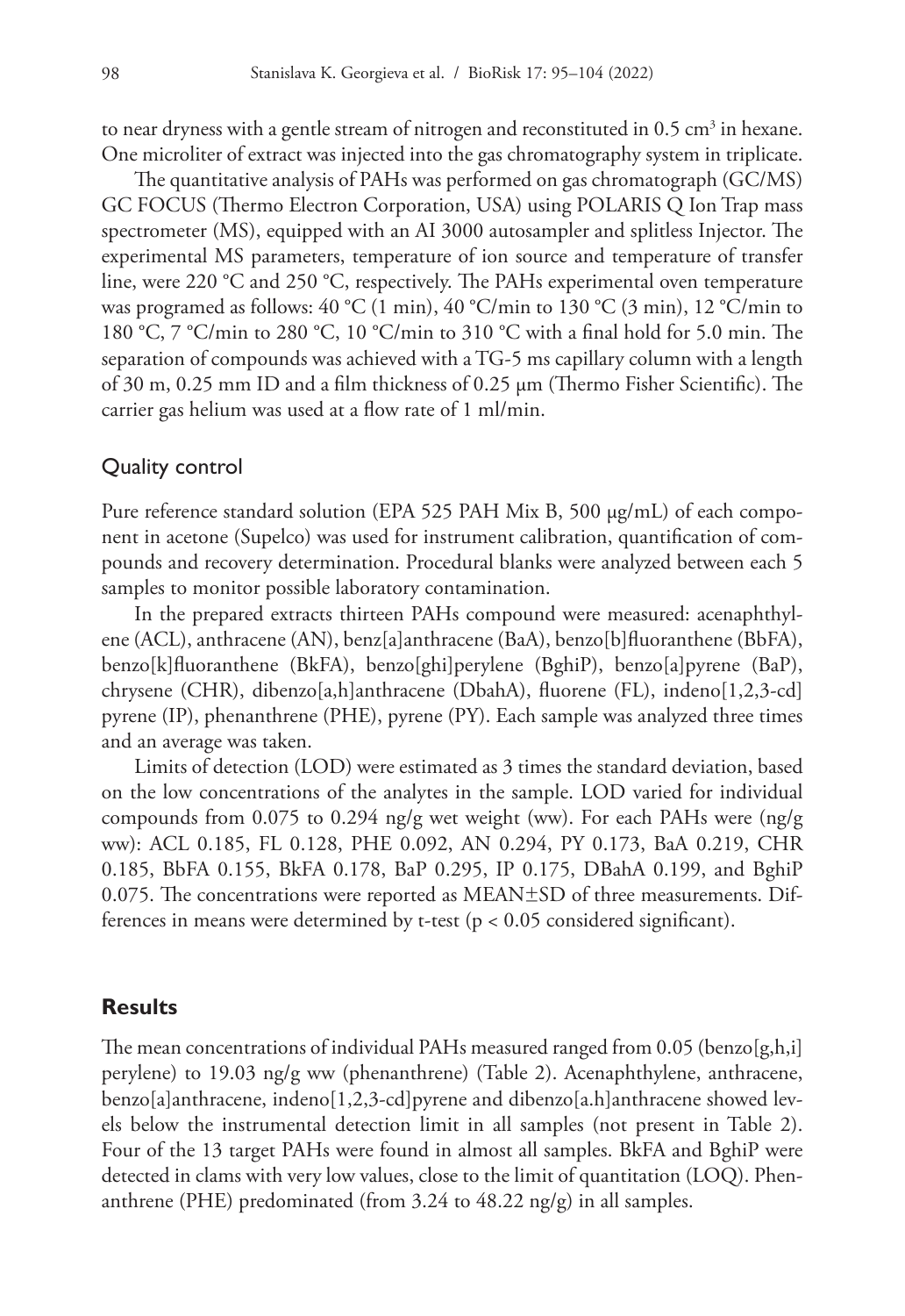| <b>Site</b> | Location                | Period          | FL    | <b>PHE</b>  | <b>PY</b> |      |      |      |      |      |      | CHR BbFA BkFA BaP BghiP Sum PAH4 Sum PAH13 |
|-------------|-------------------------|-----------------|-------|-------------|-----------|------|------|------|------|------|------|--------------------------------------------|
| S1          | Varna Bay               | $May-19$        | 4.11  | 21.81       | nd        | 0.92 | nd   | nd   | nd   | nd   | 0.92 | 26.84                                      |
| S2          | Kranevo                 | Jul-19          | 6.48  | 29.05       | nd        | nd   | 0.50 | nd   | 0.54 | nd   | 1.04 | 36.56                                      |
| S3          | Shkorpilovtsi           | $\text{Iul-19}$ | 9.55  | 27.44       | nd        | nd   | nd   | 0.46 | nd   | nd   | 0.00 | 37.44                                      |
| S4          | Ahtopol                 | $\text{Iul-19}$ | 0.43  | 3.24        | nd        | 0.98 | 3.41 | nd   | nd   | 0.07 | 4.39 | 8.13                                       |
| S5          | Varna Bay               | $Oct-20$        | 1.49  | Nd          | nd        | nd   | 3.59 | nd   | 2.34 | 0.07 | 5.93 | 7.49                                       |
| S6          | Shkorpilovtsi           | $Mar-20$        | 4.57  | 18.10       | nd        | 0.92 | 0.16 | nd   | nd   | 0.07 | 1.08 | 23.82                                      |
| S7          | Ahtopol                 | $Mar-20$        | 1.56  | 8.92        | nd        | 0.90 | 1.36 | nd   | nd   | nd   | 2.26 | 12.74                                      |
| S8          | Sveti Vlas              | Mar-20 10.02    |       | 15.25       | nd        | 0.53 | 0.30 | 0.54 | nd   | 0.00 | 0.83 | 26.64                                      |
| S9          | Slanchev Bryag          | Mar-20          | 1.97  | 8.17        | nd        | 0.91 | 1.46 | nd   | 1.08 | nd   | 3.45 | 13.58                                      |
|             | S <sub>10</sub> Irakli  | $May-20$        | 7.71  | 35.31       | 0.30      | 1.10 | 1.33 | nd   | nd   | 0.08 | 2.43 | 45.83                                      |
|             | S11 Nessebar            | $Jun-20$        | 14.21 | 31.19       | nd        | 0.28 | 3.38 | nd   | nd   | nd   | 3.66 | 49.07                                      |
|             | S12 Arkutino            | $Jun-20$        | 0.21  | 48.22       | nd        | 0.56 | 0.21 | nd   | 1.22 | 0.07 | 2.00 | 50.50                                      |
|             | S13 Duni                | $Jun-20$        |       | 21.00 22.68 | nd        | 0.64 | 0.24 | nd   | nd   | nd   | 0.89 | 44.57                                      |
|             | S <sub>14</sub> Sozopol | Jun-20          | 4.51  | nd          | nd        | 0.41 | 2.13 | 0.81 | nd   | nd   | 2.54 | 7.86                                       |
|             | S15 Primorsko           | $Jun-20$        | 6.12  | 7.17        | nd        | 0.46 | 0.26 | nd   | nd   | 0.10 | 0.72 | 14.11                                      |
|             | S16 Cape Emine          | Aug- $20$       | 2.99  | 19.72       | nd        | 0.47 | 1.18 | 0.42 | nd   | 0.08 | 1.65 | 24.84                                      |
|             | S17 Tsarevo             | $Sep-20$        | 9.38  | 73.81       | nd        | nd   | 4.10 | nd   | nd   | 0.00 | 4.10 | 87.29                                      |
|             | S18 Elenite             | $Sep-20$        | 0.60  | 4.16        | nd        | nd   | 0.78 | nd   | nd   | 0.06 | 0.78 | 5.59                                       |
|             | S19 Primorsko           | $Sep-20$        | nd    | 5.62        | nd        | nd   | 1.76 | nd   | nd   | 0.00 | 1.76 | 7.38                                       |
|             | S20 Arkutino            | $Sep-20$        | 0.63  | 20.38       | nd        | 0.64 | 0.56 | nd   | nd   | nd   | 1.21 | 22.21                                      |

**Table 2.** Individual PAHs concentrations (ME  $\pm$ SD ng/g ww) in *D. trunculus* from the representative localities off the Bulgarian Black Sea coast in different sampling periods (nd – not detected, PAHs: polycyclic aromatic carbons; BbFA: benzo[b]fluoranthene, BkFA: benzo[k]fluoranthene, BghiP: benzo[ghi] perylene, BaP: benzo[a]pyrene, CHR: chrysene, FL: fluorene, PHE: phenanthrene and PY: pyrene)\*.

\*Acenaphthylene, anthracene, benzo[a]anthracene, indeno[1,2,3-cd]pyrene and dibenzo[a.h]anthracene showed levels below the instrumental detection limit in all samples and are not present in the Table.

The sum of 4 PAHs: benzo[a]pyrene, chrisene, benzo[a]anthracene, and benzo[b] fluoranthene (Sum PAH4) in the studied wedge clams from the Bulgarian Black Sea coastal zone varied in the range from 0.72 to 5.93 ng/g ww (Table 2). Relatively low Sum PAH4 levels were observed in wedge clams from 3 sampling locations (Shkorpilovtsi (S3), Primorsko (S15) and Elenite (S18)) which are situated far from highly urbanized and industrial areas off the Black Sea coast (Table 2). In contrast, the Sum PAH4 in *D. trunculus* from Varna Bay (S5) (industrial city and harbor area) was found to be higher (5.93 ng/g ww) (Table 2). The total PAHs levels (sum of 13 individual PAHs, Sum PAH13) in samples from Elenite (S18) (5.59 ng/g ww) and Tsarevo (S17) (87.29 ng/g ww) differed significantly ( $p < 0.05$ ). Relatively high total PAH levels were observed also in wedge clam samples from Arkutino (S12), Nessebar (S11), Irakli (S10), and Duni (S13).

Among the four PAHs (benzo[a]pyrene, benz[a]anthracene, benzo[b]fluoranthene and chrysene), chrysene was the most abundant compound (Table 2). As a whole, chrysene and benzo (b)fluoranthene were detected in more than 60% of the samples, while benzo[a]pyrene, known to be the most carcinogenic, was found in only 4 samples. Chrysene was present in 67% of the wedge clam samples (from 0.41 to 1.10 ng/g ww) while benzo[a]pyrene was found in 20% of the analyzed samples with (mean 1.30 ng/g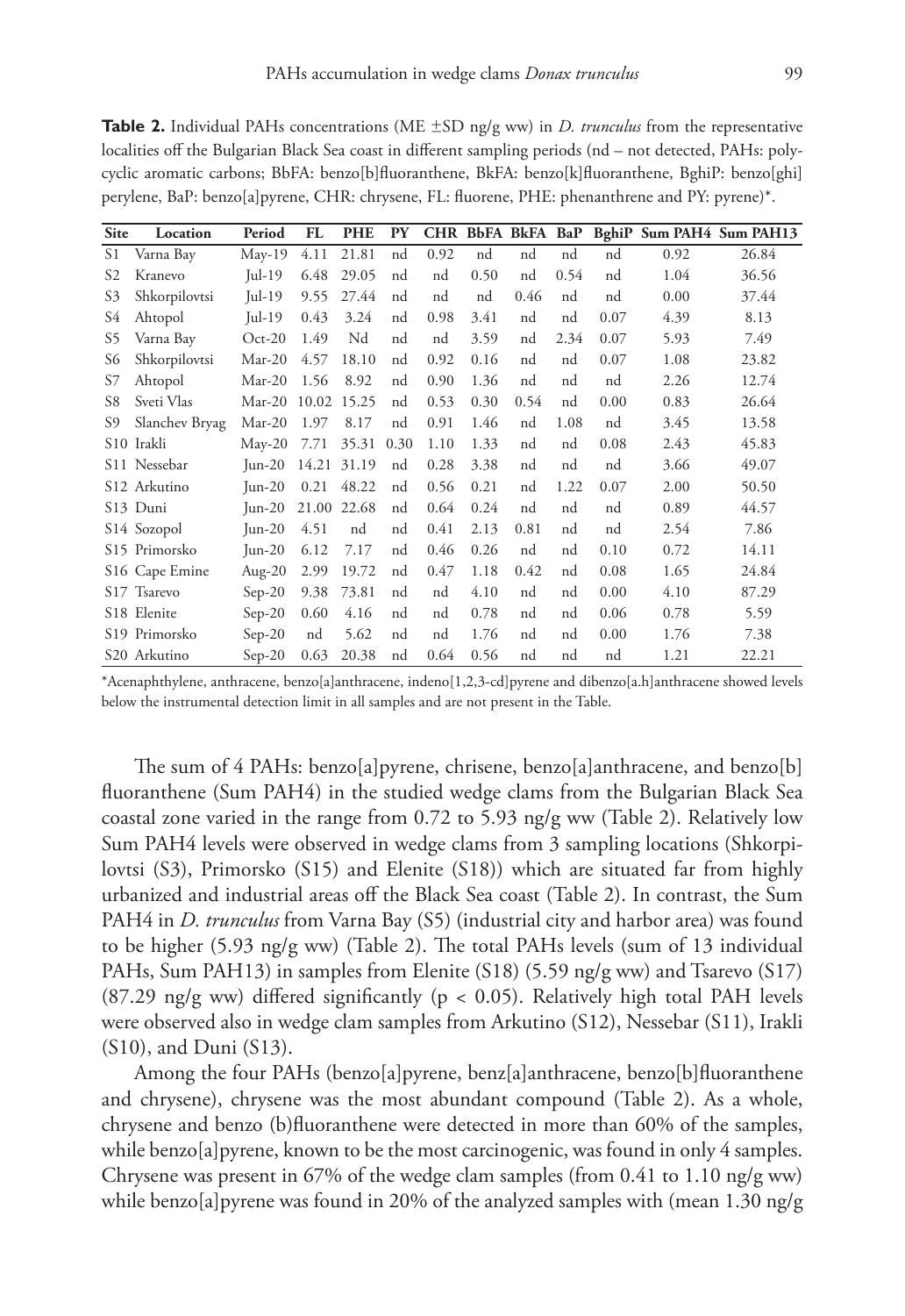

**Figure 1.** Individual levels of PAHs (ME±SD) in wedge clams (*D. trunculus*) sampled from the northern and southern locations of the Bulgarian Black Sea coast.

ww). Benzo[k]fluoranthene was found (mean 0.56 ng/g ww) only in wedge clams from Shkorpilovtsi (S3), Sveti Vlas (S8), Sozopol (S14) and Cape Emine (S16) (Table 2).

The mean individual levels of PAHs in *D. trunculus* sampled from the northern (north of Cape Emine) and southern (south of Cape Emine) locations of the Bulgarian Black Sea coast are presented in Fig. 1.

In general, the mean concentrations of CHR, BbFA, and BaP were higher in wedge clams from the northern coastal zone (Fig. 1). The concentration of PHE in wedge clam samples from locations in the northern part of the Black Sea coast was significantly higher (23.44 ng/g ww) than from the southern coast samples (17.00 ng/g ww). Only the mean concentration of FL was significantly higher in wedge clams from the southern coastal locations, compared to the northern ones.

The level of PAHs, accumulated in the studied wedge clams, displayed some seasonal variation (Fig. 2). The Sum PAH4 was significantly higher in autumn (difference significant for autumn 2019) and Sum PAH13 was significantly higher in summer compared to spring (2020) and autumn (2019 and 2020). The low molecular weight (LMW) PAHs accumulation was lower in autumn, whereas the accumulated high molecular weight (HMW) PAHs were higher in autumn (difference significant for autumn 2019).

### **Discussion**

The results obtained in this study showed that in all wedge clams different PAHs were accumulated. This is a strong indication that seawater and sediments along the Bulgarian Black Sea coast are contaminated with organic pollutants. Similar findings for the Black Sea were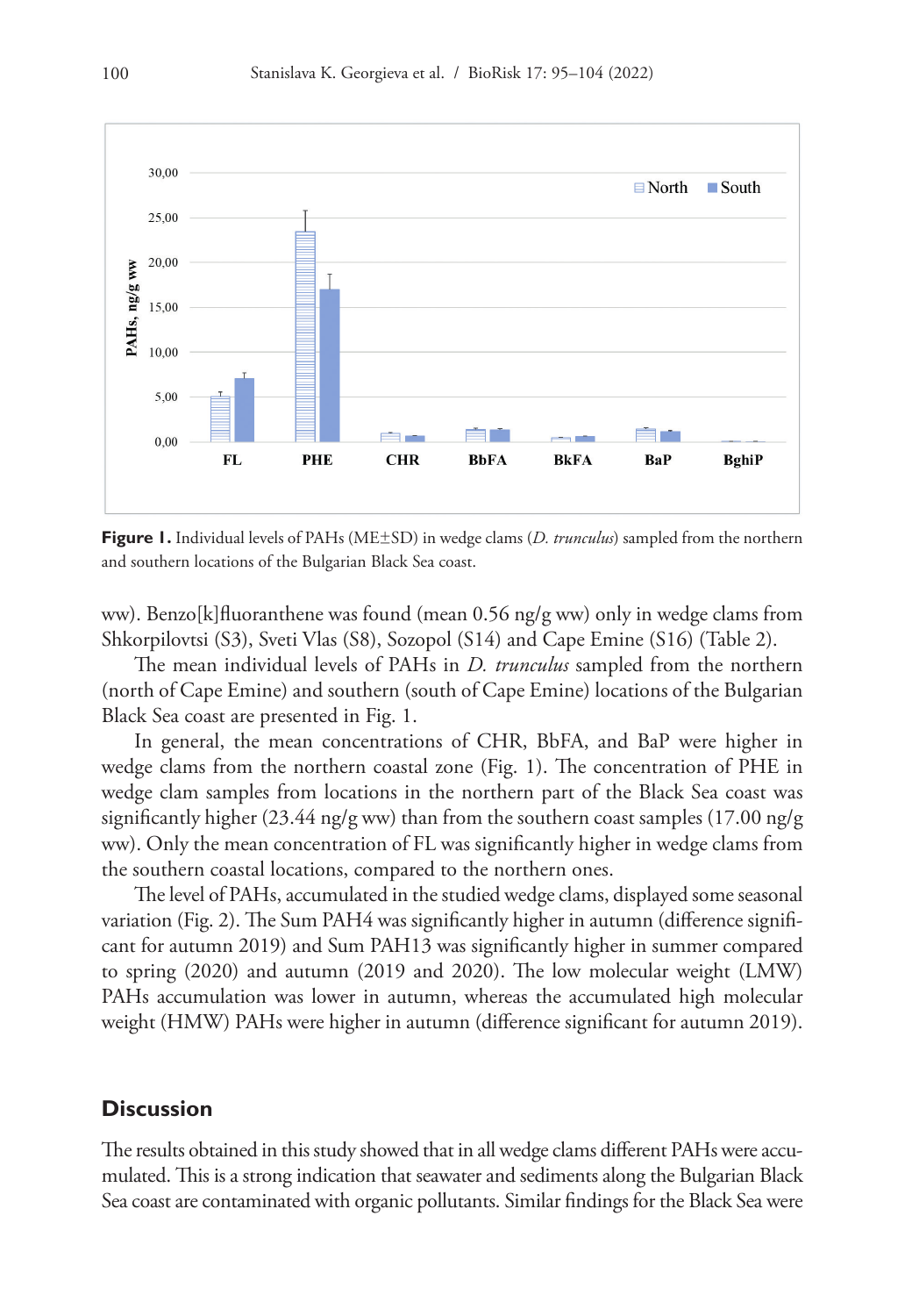

**Figure 2.** Total PAHs levels in wedge clams (*D. trunculus*) sampled in different seasons from the studied locations off the Bulgarian Black Sea coast.

reported earlier for bivalves from the Crimean Peninsula (Olenycz et al. 2015), Sevastopol Bay (Shchekaturina et al. 1995) and the Turkish coast (Güven and Coban 2012).

PAHs can originate from a variety of sources: LMW PAHs are defined as petrogenic compounds (resulting from spillage of diesel and fuel oil), and HMW PAHs as having pyrolitic origin (products of the incomplete combustion of organic matter) (Srogi 2007; Mercogliano et al. 2016). The molecular ratio of LMW and HMW hydrocarbons indicates the sources of PAHs. In our study the ratio LMW/HMW PAHs was higher than one (mean 17.61), suggesting that PAHs pollution of the Bulgarian Black Sea coastal region was predominantly of petrogenic origin. The pattern of accumulated composition of PAHs established by us was as follows: 91% were LMW PAHs with 3-rings (PHE and FL); 8.7% were PAHs with 4- and 5-rings -; < 1% were the PAHs with 6-rings.

In this study, the highest levels of Sum PAH13 were found in wedge clams from Tsarevo (S17), followed by Arkutino (S12) and Nessebar (S11). Given that the PAHs have mainly pyrolytic and petrogenic origin (Mercogliano et al. 2016), it seemed most likely that the high content of PAHs, present in wedge clams from these locations, resulted from local spills or currents that carried these pollutants. Relatively high levels of Sum PAH13 were also found in the wedge clams from the southern locations Duni (S13) and Arkutino (S12), but they were most probably the result of the oil spill in 2018 from the sunken ship SS Mopang near the coast of Sozopol (Panteleeva et al. 2021). This was further confirmed by the high ratio LMW/HMW PAHs established in *D. trunculus* from these locations, which strongly suggested a petrogenic source of the pollution. Although all the mentioned localities are situated in the southern part of the Bulgarian Black Sea coast, there were no significant differences present in the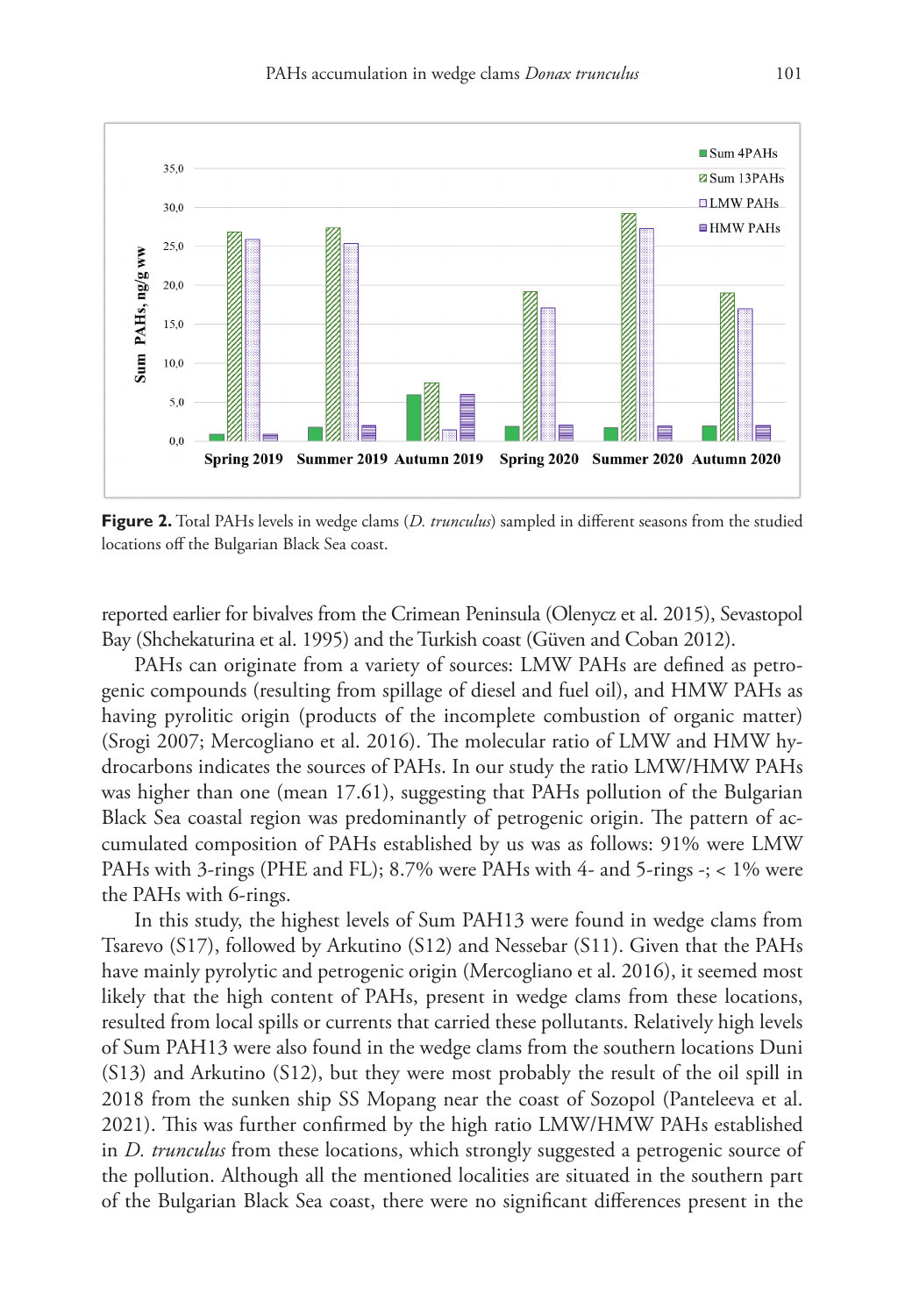accumulated PAHs in wedge clams from the northern and southern coastal regions. As an exception, statistically higher levels of accumulated phenanthrene were measured in wedge clams from the northern coastal areas. This could be associated with discharges from the Danube River, containing degraded petroleum and fresh oil which are reported as the major contributor of total hydrocarbons (Readman et al. 2002).

The high content of LMW PAHs in the studied wedge clams, strongly indicated that oil pollution was the major source of contamination. Phenanthrene has high lipophilicity that makes it readily absorbed from the gastrointestinal tract and transferred to the tissues (Ifegwu and Anyakora 2016). The highest benzo[a]pyrene contend was observed in wedge clams from Varna Bay (S5), indicating significant ecological pressure from the intensive maritime traffic and industrial activities in the area.

Most published data on PAHs accumulation concerned mussels (*M. galloprovincialis*) (Perugini et al. 2007; Mercogliano et al. 2016) and the only more comprehensive study of PAHs in wedge clams was from the Mediterranean Sea (Ferrante et al. 2018). The content of PAHs in *D. trunculus* found in our study (4.75 ng/g ww) was significantly lower than the PAHs' levels in the wedge clams reported from the Mediterranean Sea (247.4 ng/g ww) (Ferrante et al. 2018).

Admissible limit was set for Sum PAH4 in bivalve species by EC n.835 regulation (EC 2011). The established in our study values of Sum PAH4 in wedge clams were well below the regulation limit (35 ng/g ww). With regard to benzo[a] pyrene, which is considered to be highly carcinogenic according to the International Agency for Research on Cancer (IARC Group 1) (IARC 2010), we also did not establish values exceeding the admissible limits (6 ng/g ww) (EC 2011).

# **Conclusion**

Results from this study showed the presence of accumulated PAHs in wedge clams from all the 15 locations along the Bulgarian Black Sea coast, which strongly indicated the presence of contamination with organic pollutants. The level of PAHs content in the wedge clams showed variations depending on local conditions. The maximum PAHs content was found in wedge clams from locations near to urbanized and industrial areas, or areas with highly intensive tourism. In general, there were no significant seasonal variations in the level of total PAHs, although some exceptions were observed. Our data did not show the presence of PAHs values exceeding admissible limits set by national and EC regulations. The data from the present research can be useful in further studies for assessing PAHs pollution levels and risks for human exposure using *D. trunculus* as bioindicator species.

# **Acknowledgements**

This work was supported by grant KП-06-H31/6 of National Science Fund, Bulgaria.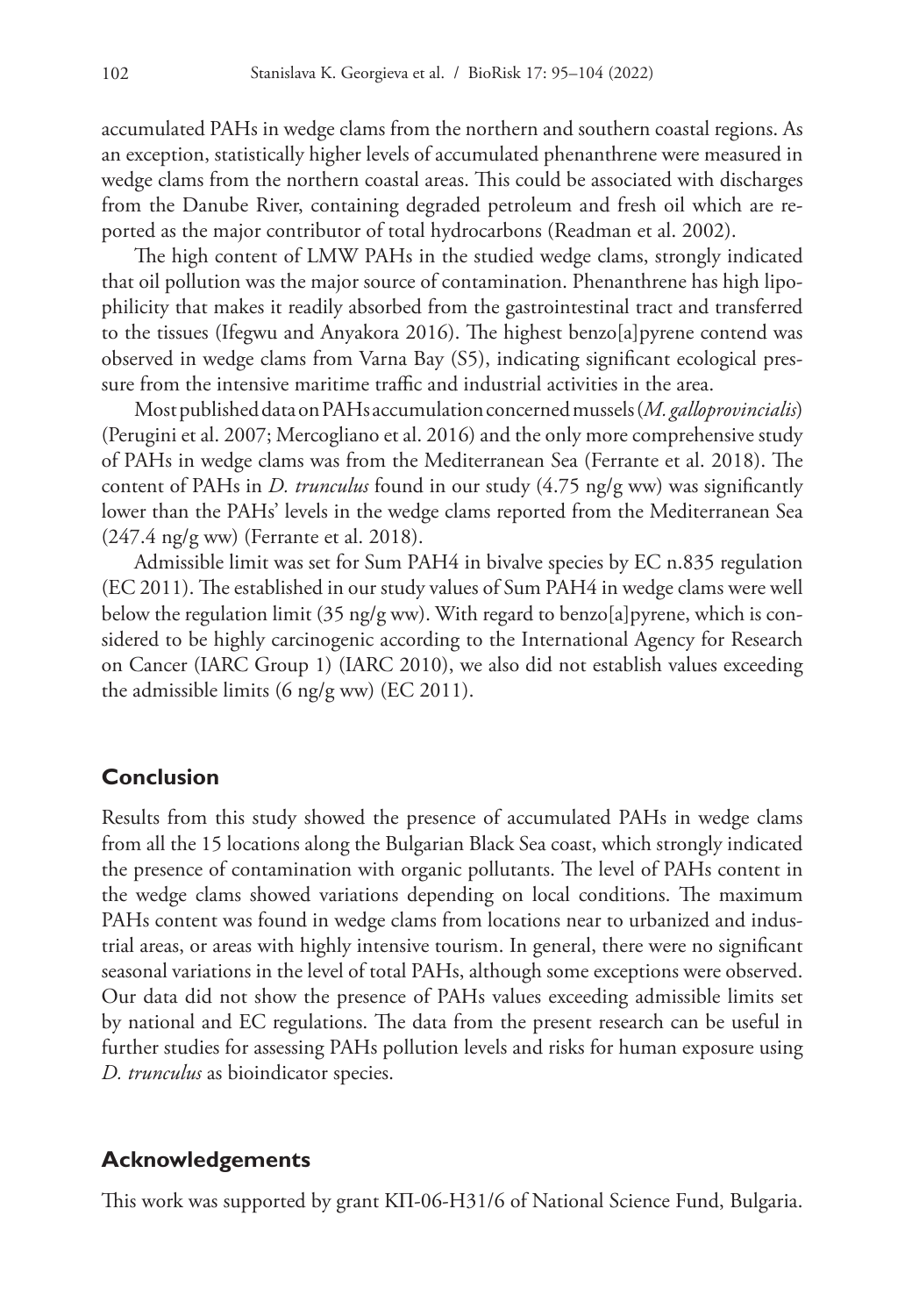## **References**

- Banni M, Negri A, Dagnino A, Jebali J, Ameur S, Boussetta H (2010) Acute effects of benzo[a]pyrene on digestive gland enzymatic biomarkers and DNA damage on mussel *Mytilus galloprovincialis*. Ecotoxicology and Environmental Safety 73(5): 842–848. [https://](https://doi.org/10.1016/j.ecoenv.2009.12.032) [doi.org/10.1016/j.ecoenv.2009.12.032](https://doi.org/10.1016/j.ecoenv.2009.12.032)
- Barhoumi B, El Megdiche Y, Clérandeau C, Ameur WB, Mekni S, Bouabdallah S, Derouiche A, Touil S, Cachot J, Driss MR (2016) Occurrence of polycyclic aromatic hydrocarbons (PAHs) in mussel (*Mytilus galloprovincialis*) and eel (*Anguilla anguilla*) from Bizerte lagoon Tunisia and associated human health risk assessment. Continental Shelf Research 124: 104–116.<https://doi.org/10.1016/j.csr.2016.05.012>
- EC (2011) Commission Regulation (EC) n.835/2011 of 19 August 2011 amending. 2011n. Regulation (EC) No 1881/2006 as regards maximum levels for polycyclic aromatic hydrocarbons in foodstuffs. Official Journal of the European Union, L 215: 4–8.
- Ferrante M, Zanghì G, Cristaldi A, Copat C, Grasso A, Fiore M, Signorelli SS, Zuccarello P, Oliveri Conti G (2018) PAHs in seafood from the Mediterranean Sea: An exposure risk assessment. Food and Chemical Toxicology 115: 385–390. <https://doi.org/10.1016/j.fct.2018.03.024>
- Georgieva S, Stancheva M, Makedonski L (2016) Investigation about the presence of organochlorine pollutants in mussels from the Black Sea Bulgaria. Analele Universitatii Ovidius Constanta. Seria Chimie 27(1): 8–12.<https://doi.org/10.1515/auoc-2016-0006>
- Gumus MR, Todorova VR, Panayotova MD (2020) Recent Observations on the Size Structure of *Donax trunculus* Linnaeus. 1758 and *Chamelea gallina* (Linnaeus. 1758) in the Bulgarian Black Sea as Status Indicators of Commercially Exploited Shellfish under the Marine Strategy Framework Directive (MSFD). Ecologia Balkanica. Special Edition 3: 63–71. [http://web.uni-plovdiv.bg/mollov/EB/2020\\_SE3/063-071\\_eb.20SE310.pdf](http://web.uni-plovdiv.bg/mollov/EB/2020_SE3/063-071_eb.20SE310.pdf)
- Güven K, Coban B (2012) Oil pollution in Turkish Black Sea coast and input of oil from Turkey to the Black Sea in 2004–2007. Fresenius Environmental Bulletin 21: 3711–3717.
- IARC (2010) Monographs on the evaluation of carcinogenic risks to humans. some non-heterocyclic polycyclic aromatic hydrocarbons and some related exposures. Lyon. [http://mono](http://monographs.iarc.fr/ENG/Monographs/vol92/mono92.pdf)[graphs.iarc.fr/ENG/Monographs/vol92/mono92.pdf](http://monographs.iarc.fr/ENG/Monographs/vol92/mono92.pdf)
- Ifegwu OC, Anyakora C (2016) Chapter Six Polycyclic Aromatic Hydrocarbons: Part II, Urine Markers In: Makowski GS (Ed.) Advances in Clinical Chemistry vol. 75. Elsevier, 159–183.<https://doi.org/10.1016/bs.acc.2016.03.001>
- Kucuksezgin F, Gonul LT, Pazi I, Ubay B, Guclusoy H (2020) Monitoring of polycyclic aromatic hydrocarbons in transplanted mussels (*Mytilus galloprovincialis*) and sediments in the coastal region of Nemrut Bay (Eastern Aegean Sea). Marine Pollution Bulletin 157: e111358.<https://doi.org/10.1016/j.marpolbul.2020.111358>
- Lehtonen K, d'Errico G, Korpinen S, Regoli F, Ahkola H, Kinnunen T, Lastumäki A (2019) Mussel Caging and the Weight of Evidence Approach in the Assessment of Chemical Contamination in Coastal Waters of Finland (Baltic Sea). Frontiers in Marine Science 6: e688. <https://doi.org/10.3389/fmars.2019.00688>
- Machado AA, Hoff ML, Klein RD, Cordeiro GJ, Lencina Avila JM, Costa PG, Bianchini A (2014) Oxidative stress and DNA damage responses to phenanthrene exposure in the